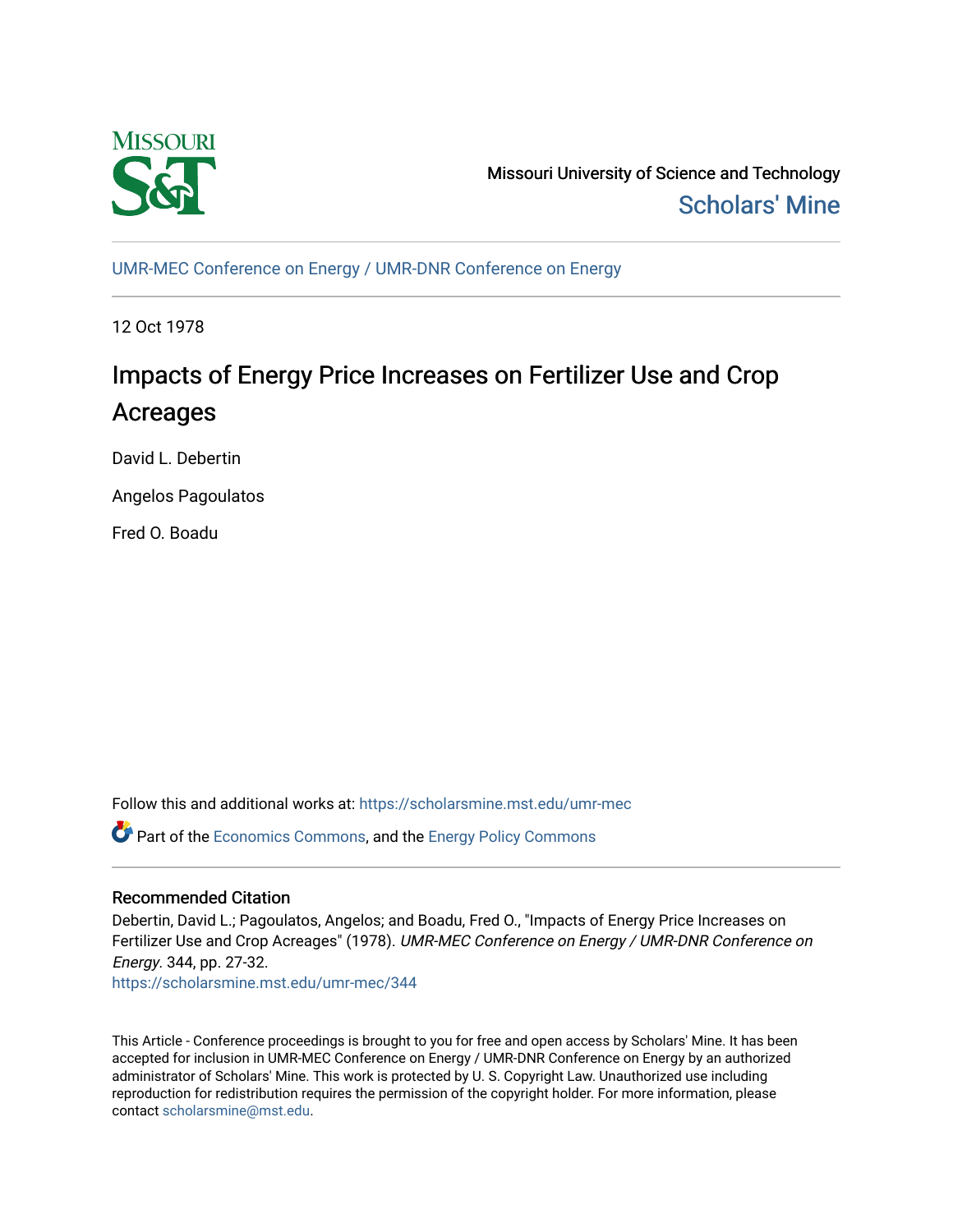## IMPACTS OF ENERGY PRICE INCREASES ON FERTILIZER USE AND CROP ACREAGES

David L. Debertin, Angelos Pagoulatos, Fred 0. Boadu University of Kentucky Lexington, Kentucky

## Abstract

This paper examines the impacts of energy price increases of the use of fertilizer and the allocation of crop acreages between corn and soybeans. Regression analysis is used to estimate yield responses to alternative fertilization levels. A Linear Programming was used to allocate crop acreages under alternative assumptions with regard to fertilizer prices and yield responses.

### 1. INTRODUCTION

The continued productivity of American Agriculture is highly dependent upon the availability of large quantities of fossil fuel.(4) This study examines the impacts of alternative national energy policies on commercial corn and soybean producers. Particular emphasis is placed upon the impacts of energy policies on the pricing and availability of fertilizers, especially nitrogen.

The implications of federal natural gas regulation policies is carefully documented.(5) "Natural gas is the primary fuel used to produce anyhydrious ammonia and accounts for 96 percent of the 40.9 million British Thermal Units needed to produce a ton of ammonia." (6) Harris points out that the potential for expanded production of natural gas is limited by price and environmental constraints.(3)

**Peter** Tlmmer of Stanford pointed out the lack of micro macro approaches in dealing with fertilizer problems especially in the area of fertilizer demand.(7) Bradford **et** al. argue that there is a need of an analysis **°f the** Interface between national energy policy and agricultural production at the micro or farm firm level since such research effort is important in discerning the total impact of energy policy on the future availability of adequate food supply.(1) Moreover, since the production of corn normally requires

heavy applications of nitrogen fertilizer, and the production of soybeans does not, the price and availability of nitrogen fertilizer becomes a major factor in determining whether to produce soybeans or corn.(l)

#### 2. METHODOLOGY

Three distinct but interrelated phases were involved in this study. First, corn and soybean production functions representative of a commercial grain producer were estimated. Test plot data obtained from the Agronomy Department at the University of Kentucky were used in the estimation. Ordinary Least Squares procedures were used to fit a log-linear function of the form:

Log Y = Log A +  $\alpha_1$ Log N +  $\alpha_2$ Log P +  $\alpha_3$ Log K where,

- Y = Some measure of output of corn or soybean
- $A = a$  positive constant
- $N =$  Some measure of quantity of Nitrogen Ferti-1 i zer
- $P =$  Some measure of quantity of Phosphorus Fertilizer
- $K =$  Some measure of quantity of Potassium Fertilizer
- <\***1** , (\***2** \* a**3** = the production elasticities of Nitrogen, Phosphorus and Potash.

The regression equations were used as the basis for determining corn and soybean yield levels that would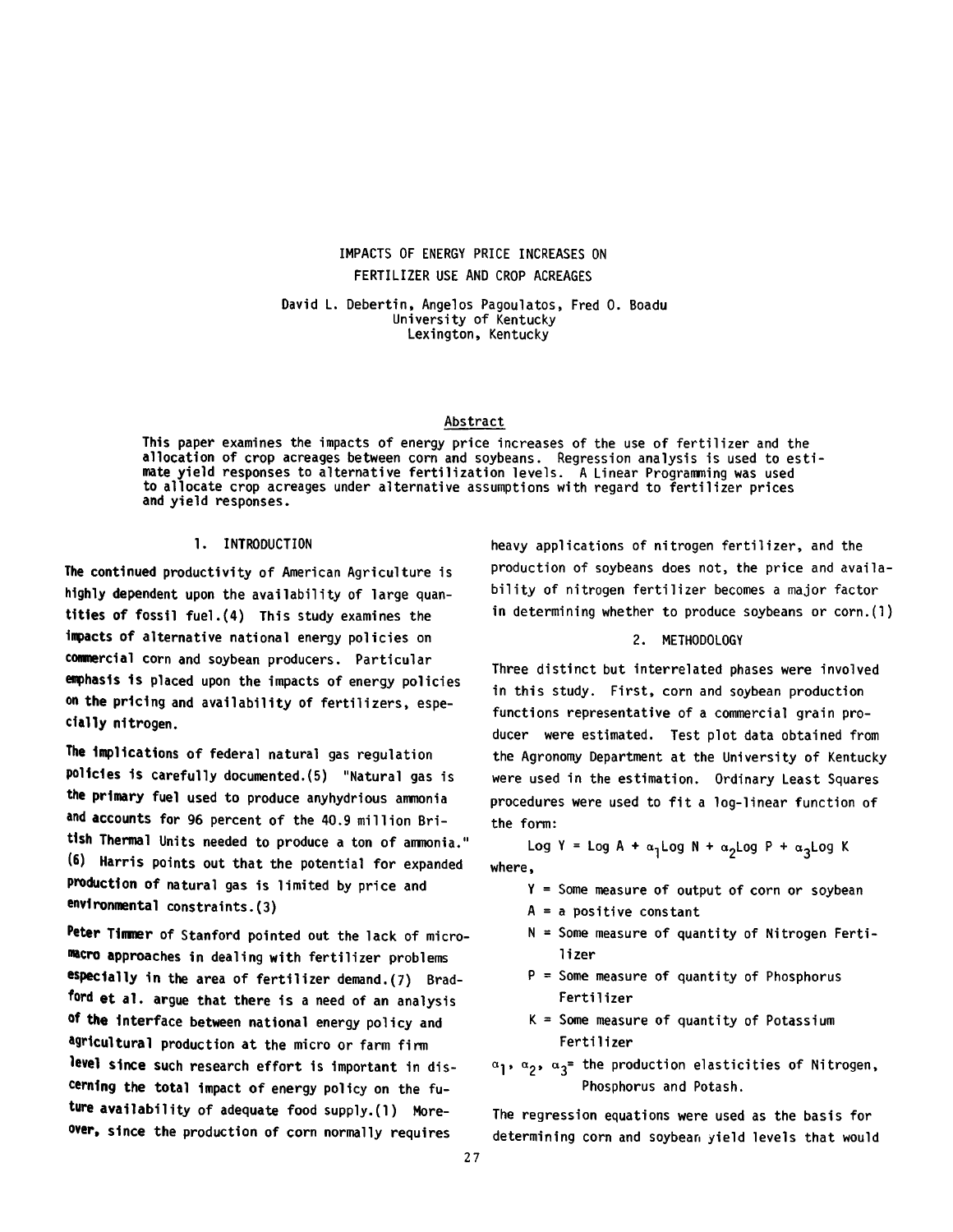conform to alternative application levels of N, P, and K.

In the second phase, alternative assumptions with regard to the pricing and availability of fertilizer that occur as a result of alternative national energy policies were identified. This literature dealing with fertilizer price levels, and projects developed by other authors was used as the basis for developing these assumptions.

Finally, yield levels of corn and soybeans, corresponding fertilizer quantity levels, assumed price for corn and soybeans and total dollar expenditure for each of the nutrients (N, P, K) corresponding to the various quantities of nutrient were developed into a matrix of policies. These assumptions were used in conjunction with a large scale linear programming model to simulate farmer behaviour under alternative energy policies.

## 2.1 THE LINEAR PROGRAMMING MODEL

The linear programming model used in the analysis was ideally suited for the examination of the impacts of the alternative energy policy assumptions on a commercial grain producer.(2) The basic linear programming model used in the anlysis simulated the management strategy pursued by a manager of a 500 acre farm suitable for corn and soybeans.

The program yields two plans. One plan called the "present plan" reflects the crop acreage allocation before optimation. The other plan is called the "optimal" plan and it shows the profit maximizing acreage allocation within certain acreage limitations. Information generated by the model consists of net returns to management before taxes, acreage allocation to crops and acres not used or rented, shadow prices of resources, labor and machinery utilization and a crop by crop profit and loss statement. In this study, only the Information on profits and acreage allocation between corn and soybeans were analyzed.

## **2.2 ENERGY POLICY ASSUMPTIONS**

The matrix of energy policy assumptions used in this study is outlined in Table 1. Prices of fertilizer nutrients are based on assumptions regarding a farmer's alternative price expectations. Total fertilizer expenditures for each crop enterprise were found by multiplying the price per unit of nutrient by the quantity of the nutrient. Crop prices were assumed constant at \$2.80 for corn and \$5.25 for soybeans. Corn and soybeans yields were derived from data in

Figure 1. Hence, acreage allocations between corn and soybeans, total net returns for crops, and profits per acre were obtained from the program as a result of introducing assumptions about nutrient prices and quantities.

#### 3. RESULTS

Results reported here illustrate the impacts of nitrogen price and quantity restrictions. A similar approach was also used to estimate the impacts of increases in phosphate and potassium prices. Crop prices were assumed to be constant at \$2.80 per bushel of corn and \$5.25 per bushel of soybeans.

## 3.1 IMPACTS ON PROFITS

Figure 1 illustrates the impact of nitrogen quantity restrictions on profits at various nitrogen prices. Nitrogen prices tested were 0 cents, 14 cents, 25 cents and 30 cents per pound. Quantities of nitrogen applied and corresponding yield levels derived from the estimated corn and soybean functions were 3 pounds per acre and 51 bushels of corn, 50 pounds per acre and 97 bushels of corn, 100 pounds per acre and 119 bushels of corn, 150 pounds per acre and 132 bushels of corn and 200 pounds per acre and 137 bushels of corn. The quantities of phosphorus and potash were assumed to be 50 pounds per acre and a corresponding soybean yield of 42 bushels per acre.

If nitrogen were free, profit levels increase with increasing levels of nitrogen application and optimum quantity and profit levels are very high. If a 15 cents per pound nitrogen price is imposed, maximum corn profits is approximately \$278 per acre and the optimum nitrogen quantity is approximately 172 pounds per acre. At 20 cents per pound of nitrogen, optimum corn profits decline by \$8 per acre to about \$270 with an optimum nitrogen quantity of 167 pounds per acre. Increasing the price of nitrogen to 25 cents per pound yields an optinum profit level of \$626 with an optimum nitrogen quantity of about 155 pounds per acre. At 30 cents per pound, the optimum quantity of fertilizer applied 1s about 150 pounds per acre with an optimum corn profit level of \$253 per acre.

Increasing nitrogen fertilizer application levels will Increase profits up to a maximum beyond which profits will decline. The quantity level of nitrogen beyond which profits will decline is determined by the prevailing price of nitrogen. The higher the price of nitrogen, the lower the profit level beyond which further employment of additional nutrient will lead to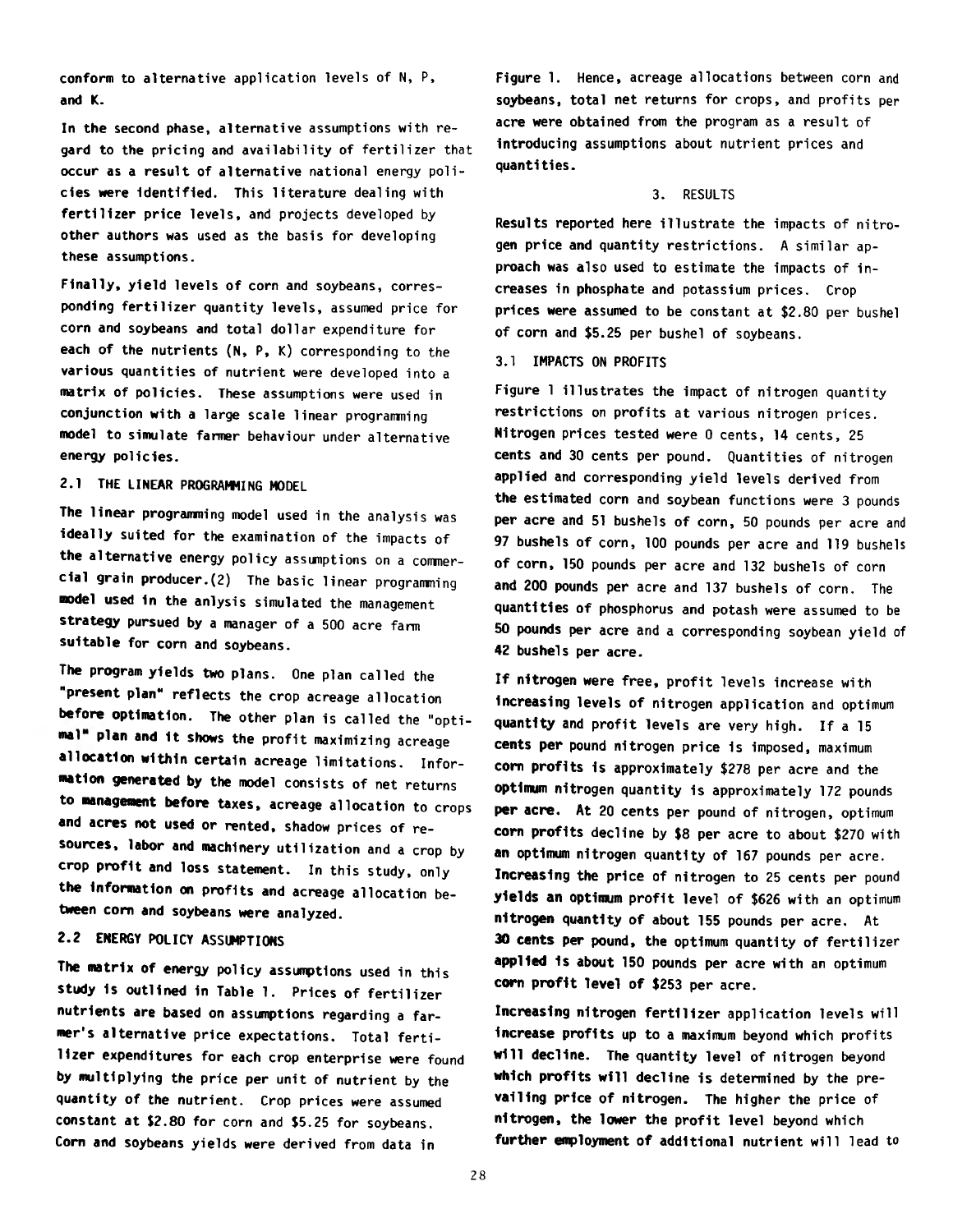a decline in profit levels. Thus, rising nitrogen fertilizer prices could be a real constraint on increased utilization of nitrogen fertilizer.

## 3.2 ACREAGE REALLOCATIONS

Assumed nitrogen prices of 15 cents, 20 cents and 30 cents per pound were used to test nitrogen quantity restrictions on acreage allocations between corn and soybeans. Nitrogen fertilizer quantities and the corresponding corn yield levels tested were 3 pounds per acre and a corn yield level of 51 bushels per acre, 50 pounds of nitrogen and corn yield of 97 bushels per acre, 100 pounds of nitrogen and a corn yield of 119 bushels per acre, 150 pounds of nitrogen and a corn yield of 132 bushels per acre, 200 pounds of nitrogen and a corn yield of 137 bushels per acre.

At all prices of nitrogen tested, optimal solutions yielded no acres to corn production when there is no nitrogen fertilizer applied, and 500 acres to soybeans. If the quantity of nitrogen is 50 pounds per acre, 61 acres of land is put into corn production when nitrogen is 20 cents per pound and 3 acres to corn production when nitrogen is 30 cents per pound. The corresponding soybean acres are 439 at 15 cents per pound or nitrogen, 495 acres at 20 cents per pound of nitrogen and 500 acres at 30 cents per pound of nitrogen. When the quantity of nitrogen is 100 pounds per acre, 262 acres are devoted to corn production at both 15 cents per pound and 20 cents per pound. Only 69 acres are devoted to corn when nitrogen is 30 cents per pound. Acreage allocations between corn and soybeans are the same at 15 cents and 20 cents per pound of nitrogen. When nitrogen is applied at a rate of 150 pounds per acre, 309 acres of corn are planted and 191 acres of soybeans are planted. When the nitrogen level is 200 pounds per acre, 310 acres go into corn production and **190** acres go into soybean production. At 30 cents per pound of nitrogen, there is no change in acres allocations if nitrogen application levels is increased from **100** to **150** pounds per acre. Corn acres increase from 69 to 288 acres if the nitrogen level is increased to 200 lbs. per acre.

Either rising nitrogen prices or restrictions in the availability of nitrogen and seriously affect grain production and ultimately our food supply. This is demonstrated by the wide shift in acreages between corn and soybeans with changing price and quantities of nitrogen. More acres are devoted to corn production with increases in nitrogen application levels, but corn production is reduced as nitrogen prices increase.

#### 4. CONCLUSION

A methodological approach for assessing the microeconomic impacts of some macroeconomic issues relating to energy and the agricultural sector was developed. The procedure consists of (1) the identification of macroeconomic policy issues and the resultant meaning in terms of price and quantity restrictions on fertilizer. Parameters of a Cobb-Douglas production function were estimated via regression. Predicted crop yields from the production function representative of a Kentucky farmer producing corn and soybeans were generated. Finally, the fertilizer price and quantity information along with the crop yield estimates were developed into a matrix of energy policy assumptions. These energy policy assumptions were introduced into a linear programming model. Results were analyzed in terms of farmers' profits and acreage allocation between corn and soybeans.

Results indicate a decline in farmers' profits with increasing nitrogen prices. The decline in profits is greater at high nitrogen application rates. Hence, government policies that place restrictions on fertilizer prices could ultimately destroy incentive bases and a decline in grain production. The results also indicate shifts in acreages between corn and soybeans with increasing nitrogen prices and quantities. There is a significant shift to soybean production with nitrogen price and quantity restrictions.

#### **REFERENCES**

(1) Bradford, G.L. and D. Debertin. "Impacts of Restricted Energy Inputs on Profitable Resource Allocation in Soybean Production." Proposal submitted to the Cooperative State Research Service. March 1, 1976. PP. 1-18.

(2) Debertin, D. et al. "Kentucky's Advanced System Approach for Improving Corn and Soybean Profits with Computer Software." University of Kentucky Agricultural Experiment Station, Lexington, Kentucky.

(3) Harris, W.L. "Energy and the U.S. Food System." Proceedings of Conference-Workshop. Southern Regional Education Board. Atlanta, Georgia. Oct. 1-3, 1975. PP. 90-98.

(4) Pagoulatos A. and John F. Timmons. "Alternative Scenarios of Energy Use in U.S. Crop Production." Southern Journal of Agricultural Economics. December 1977. PP. 9-16.

(5) Project Independence Report. Federal Energy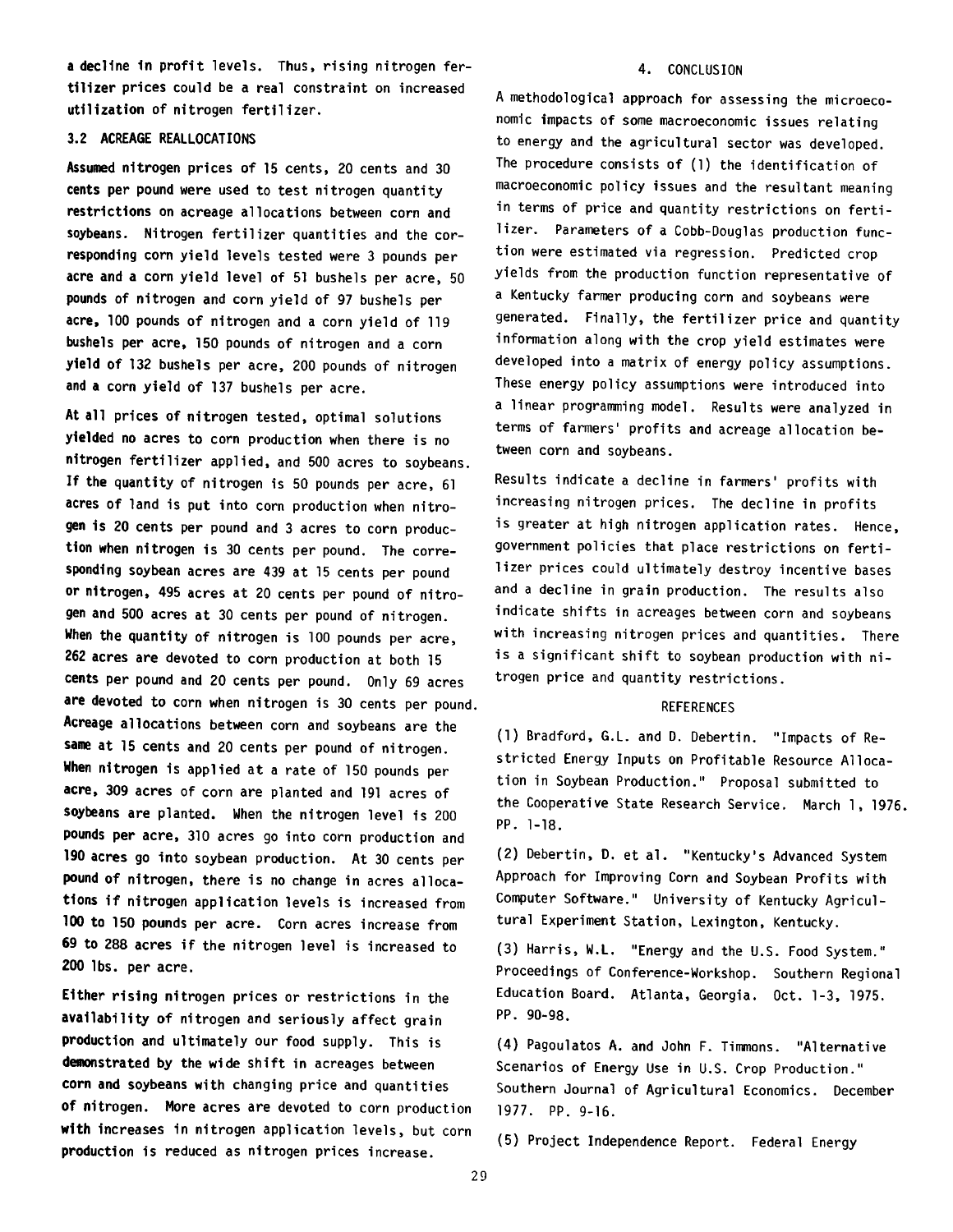Administration, Washington, D.C. November 1974.

(6) Sub-Committee on Agricultural Credit and Rural Electrification Report. "The U.S. Food and Fiber Sector-Energy Use and Outlook." U.S.D.A. September 20, 1974. PP. V-IX.

(7) Timmer, Peter C. "The Demand For Fertilizer in Developing Counties." Food Research Institute Studies, XIII, 3, 1974.

#### BIOGRAPHIES

David L. Debertin is Associate Professor of Agricultural Economics at the University of Kentucky. He received his Ph.D. in Agricultural Economics from

Purdue in 1973. His specialities are resources and production economics.

Angelos Pagoulatos is Assistant Professor of Agricultural Economics at the University of Kentucky. He received his Ph.D. in Agricultural Economics from Iowa State in 1975. He is a resource economist.

Fred. 0. Boadu is a Graduate Research Assistant in Agricultural Economics at the University of Kentucky. He is pursuing a Ph.D.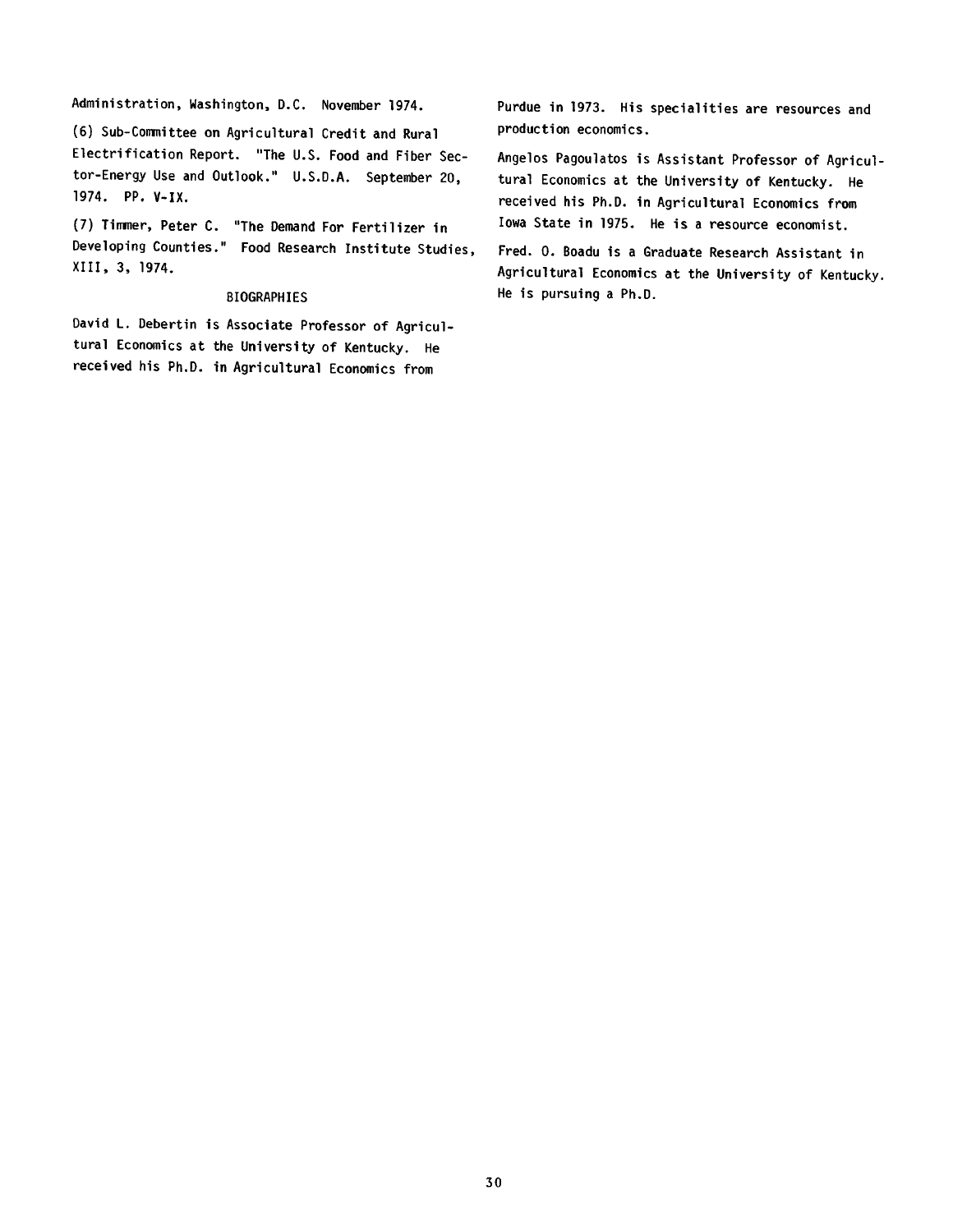| Price of<br>Nitrogen<br>Per 1b. | Quantity<br>of<br>Nitrogen | Corn Yield<br>Per Acre<br>(bu.) | Soybean Yield<br>Per Acre<br>(bu.) | Acres of<br>Corn | Acres of<br>Soybeans |                      |          |
|---------------------------------|----------------------------|---------------------------------|------------------------------------|------------------|----------------------|----------------------|----------|
|                                 |                            |                                 |                                    |                  |                      | Profits Per Acre     |          |
|                                 |                            |                                 |                                    |                  |                      | Corn                 | Soybeans |
| \$.00                           | $\pmb{0}$                  | 51                              | 42                                 | $\pmb{0}$        | 500                  | \$<br>$\overline{0}$ | \$314    |
| .00.                            | 50                         | 97                              | 42                                 | $\mathbf 0$      | 500                  | $\pmb{0}$            | 314      |
| .00                             | 100                        | 119                             | 42                                 | 404              | 96                   | 266                  | 289      |
| .00                             | 150                        | 132                             | 42                                 | 319              | 181                  | 297                  | 103      |
| .00.                            | 200                        | 137                             | 42                                 | 319              | 181                  | 300                  | 103      |
| .15                             | 50                         | 97                              | 42                                 | 62               | 438                  | 203                  | 103      |
| .15                             | 100                        | 119                             | 42                                 | 404              | 96                   | 256                  | 289      |
| .15                             | 150                        | 132                             | 42                                 | 386              | 114                  | 275                  | 103      |
| .15                             | 200                        | 137                             | 42                                 | 310              | 190                  | 270                  | 103      |
| .30                             | 50                         | 97                              | 42                                 | $\bf{0}$         | 500                  | $\mathbf 0$          | 342      |
| .30                             | 100                        | 119                             | 42                                 | 69               | 431                  | 206                  | 343      |
| .30                             | 150                        | 132                             | 42                                 | 69               | 431                  | 253                  | 265      |
| .30                             | 200                        | 137                             | 42                                 | 288              | 212                  | 242                  | 102      |
|                                 |                            |                                 |                                    |                  |                      |                      |          |

Table 1. Matrix of Energy Policy Assumptions Used in the Analysis.